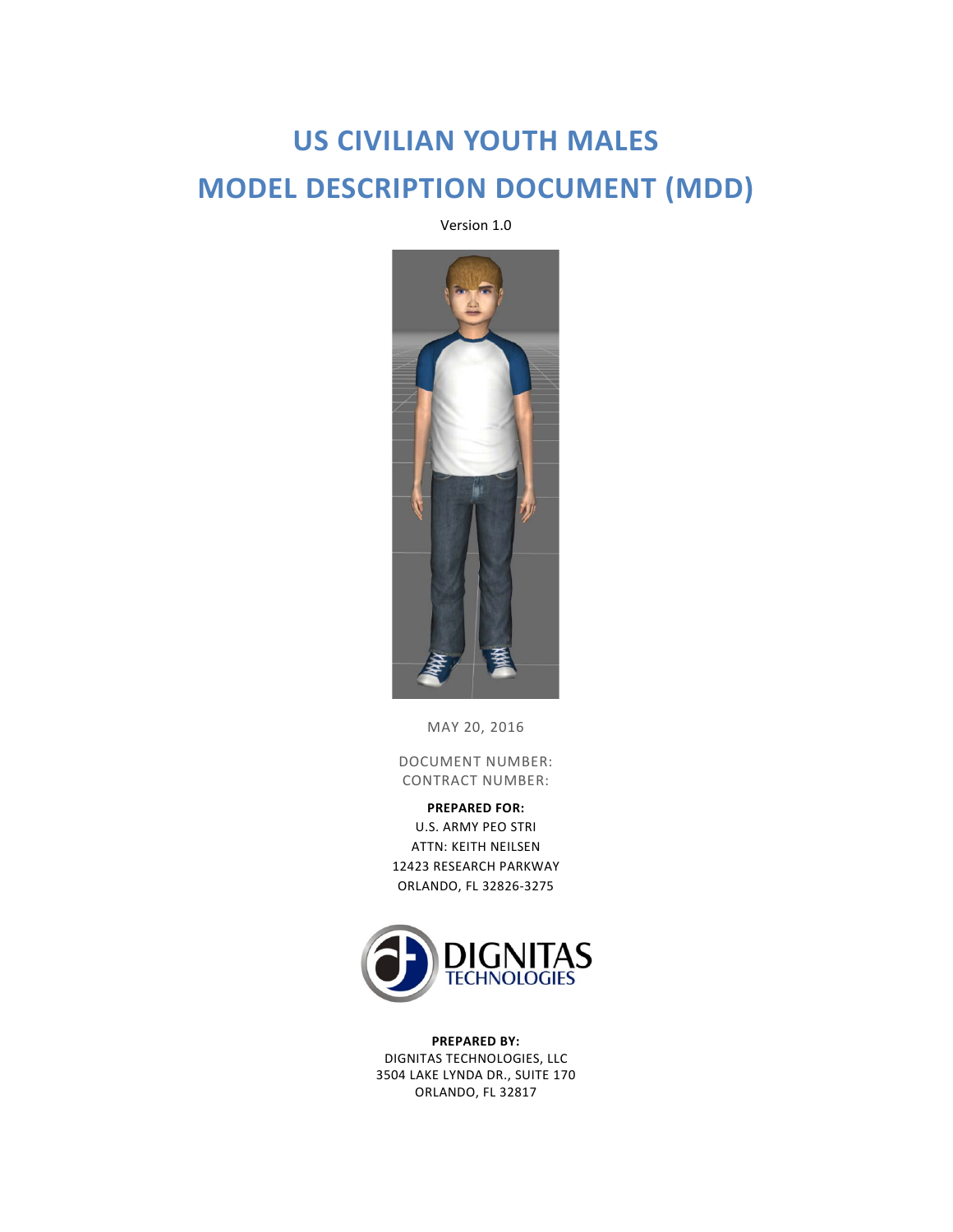<span id="page-1-0"></span>

| DOCUMENT REVISION HISTORY |                    |          |  |
|---------------------------|--------------------|----------|--|
| <b>Version</b>            | <b>Description</b> | Date     |  |
| 0.1                       | Draft              | 01/07/15 |  |
| 1.0                       | Initial Release    | 04/01/16 |  |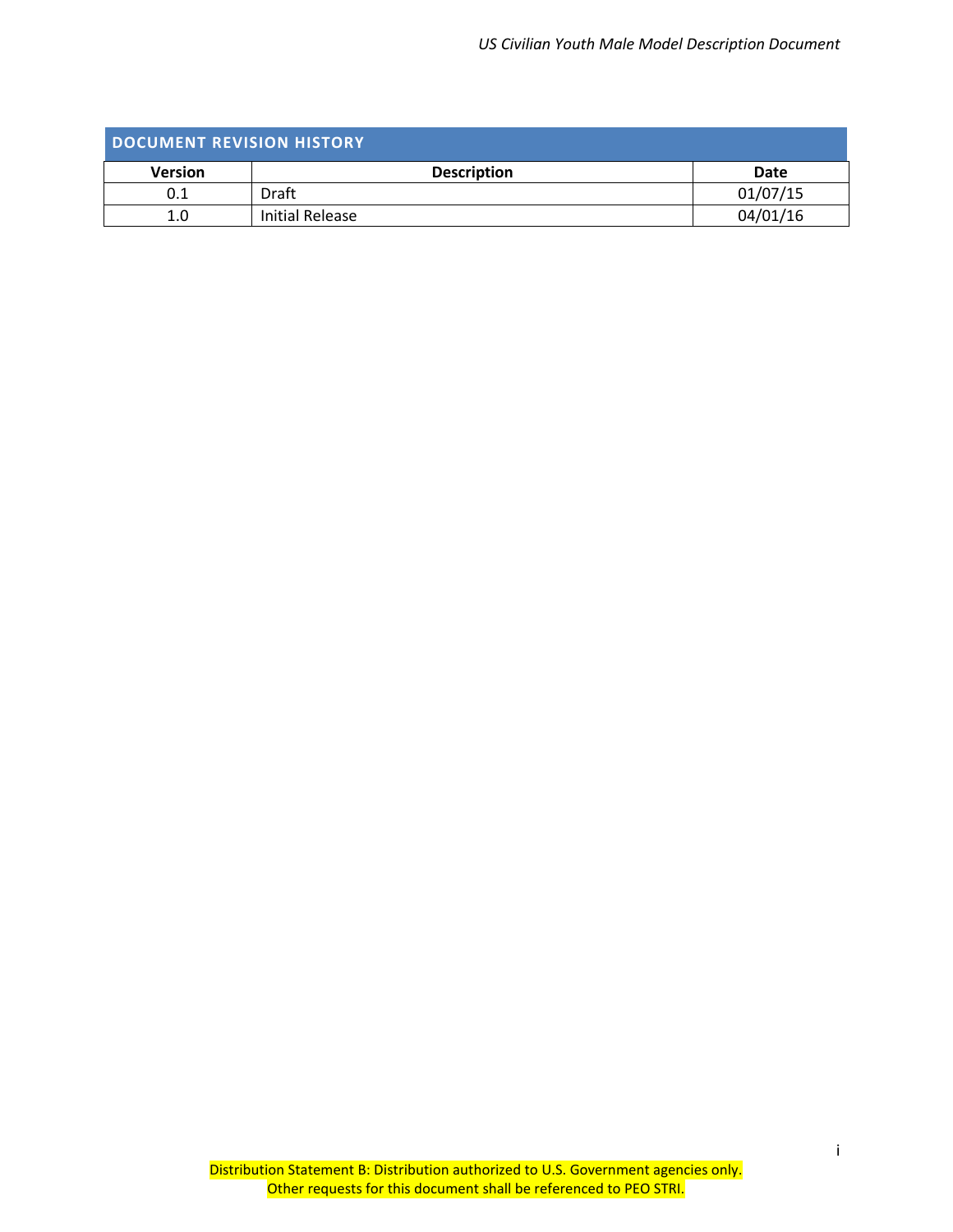# **TABLE OF CONTENTS**

| $\mathbf{1}$   |       |  |
|----------------|-------|--|
| 1.1            |       |  |
| 1.2            |       |  |
| 1.3            |       |  |
| 1.4            |       |  |
| 1.5            |       |  |
| $\overline{2}$ |       |  |
| 2.1            |       |  |
| 2.2            |       |  |
| 2.3            |       |  |
| 2.4            |       |  |
| 2.5            |       |  |
| 2.6            |       |  |
|                | 2.6.1 |  |
|                | 2.6.2 |  |
| 3              |       |  |
| 4              |       |  |
| 4.1            |       |  |
| 5              |       |  |
| 6              |       |  |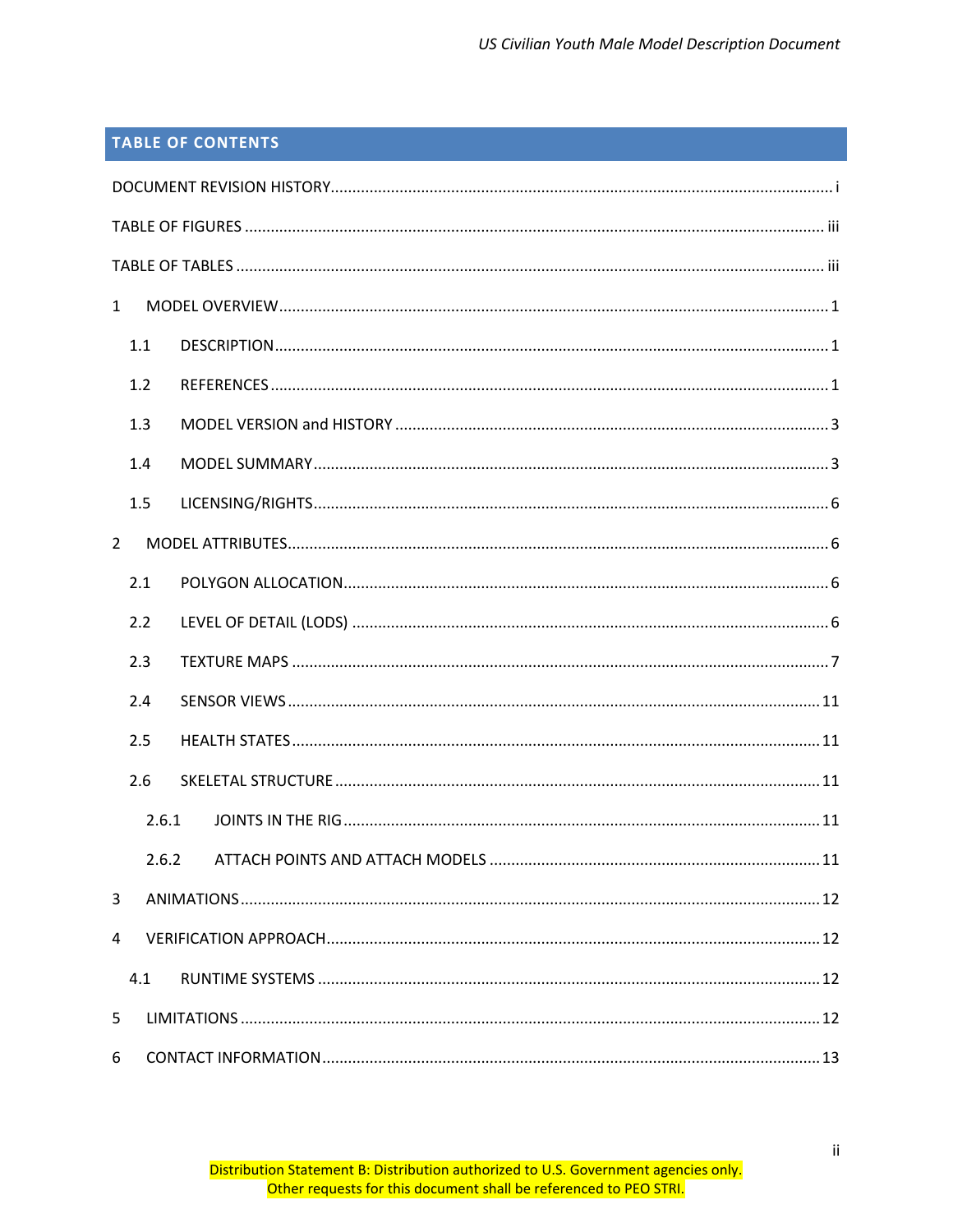# <span id="page-3-0"></span>**TABLE OF FIGURES**

## <span id="page-3-1"></span>**TABLE OF TABLES**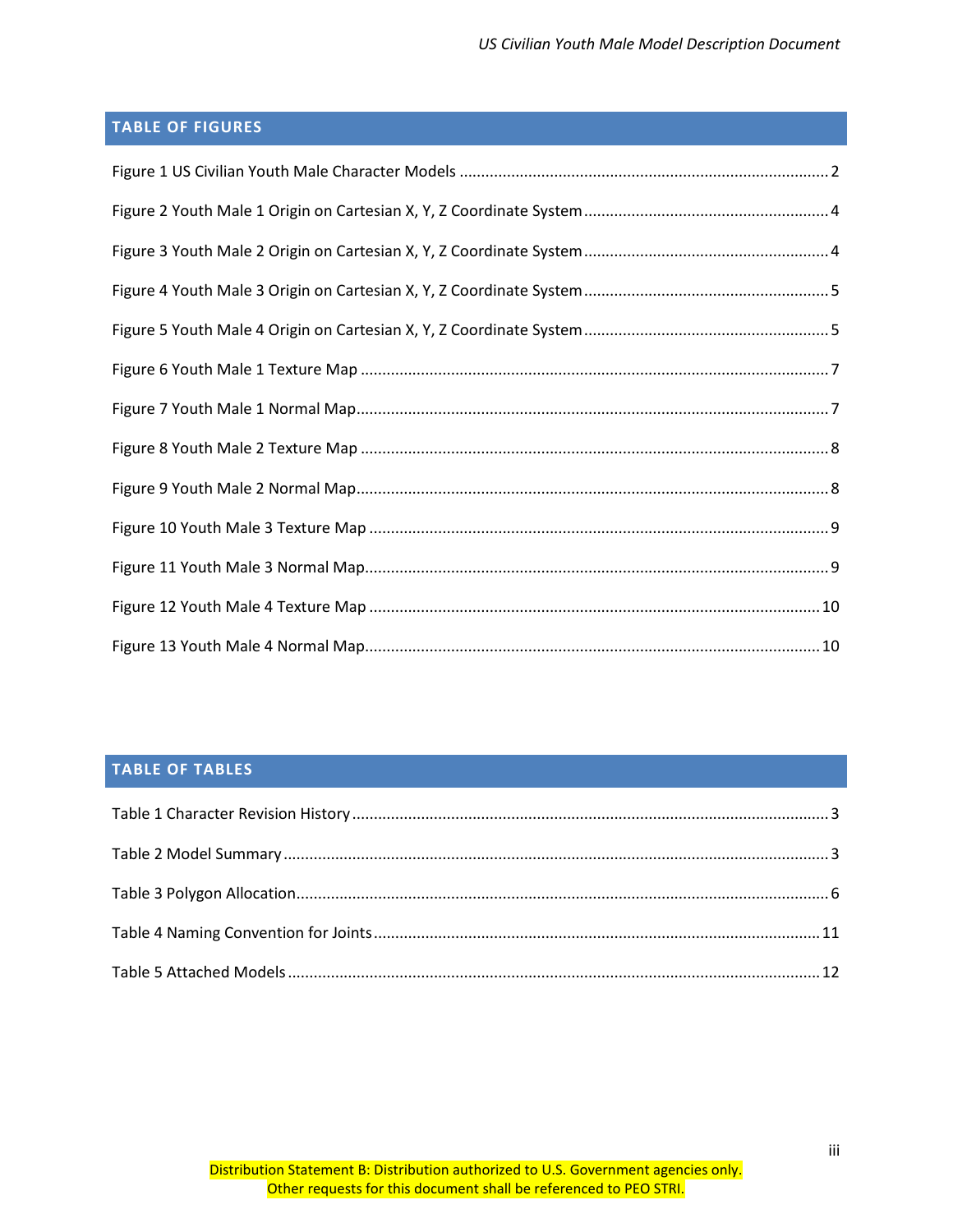#### <span id="page-4-0"></span>**1 MODEL OVERVIEW**

#### <span id="page-4-1"></span>1.1 DESCRIPTION

This document details the 3-Dimensional (3D) models of US Civilian Youth Male characters. The US Civilian Youth Male character models can be used with and without weapons and with a set of animations (see the specific weapons and animations Model Description Documents for more information). Weapons are attached and detached from the US Civilian Youth Male character models at specific attach points. During runtime weapons are attached and detached to the model by the visualization system that controls the 3D model. These models can be used with any visualization system that can import FBX or COLLADA formats.

The US Civilian Youth Male character models were developed by Dignitas Technologies for the Underground and Urban Sim projects. The models designs were based on reference images found on the internet. To meet the project performance requirements, medium fidelity models were developed.

The US Civilian Youth Male character models components include:

- Long Sleeve T-Shirt or Henley Style T-Shirt
- Sneakers
- Jeans

#### <span id="page-4-2"></span>1.2 REFERENCES

- 3D Model Development Process.docx
	- o The 3D model development process details Dignitas Technologies' procedure for building 3D characters and animations.
- Character\_Model\_Specification.docx
	- o The character model specification provides the requirements for developing 3D character models and attachments.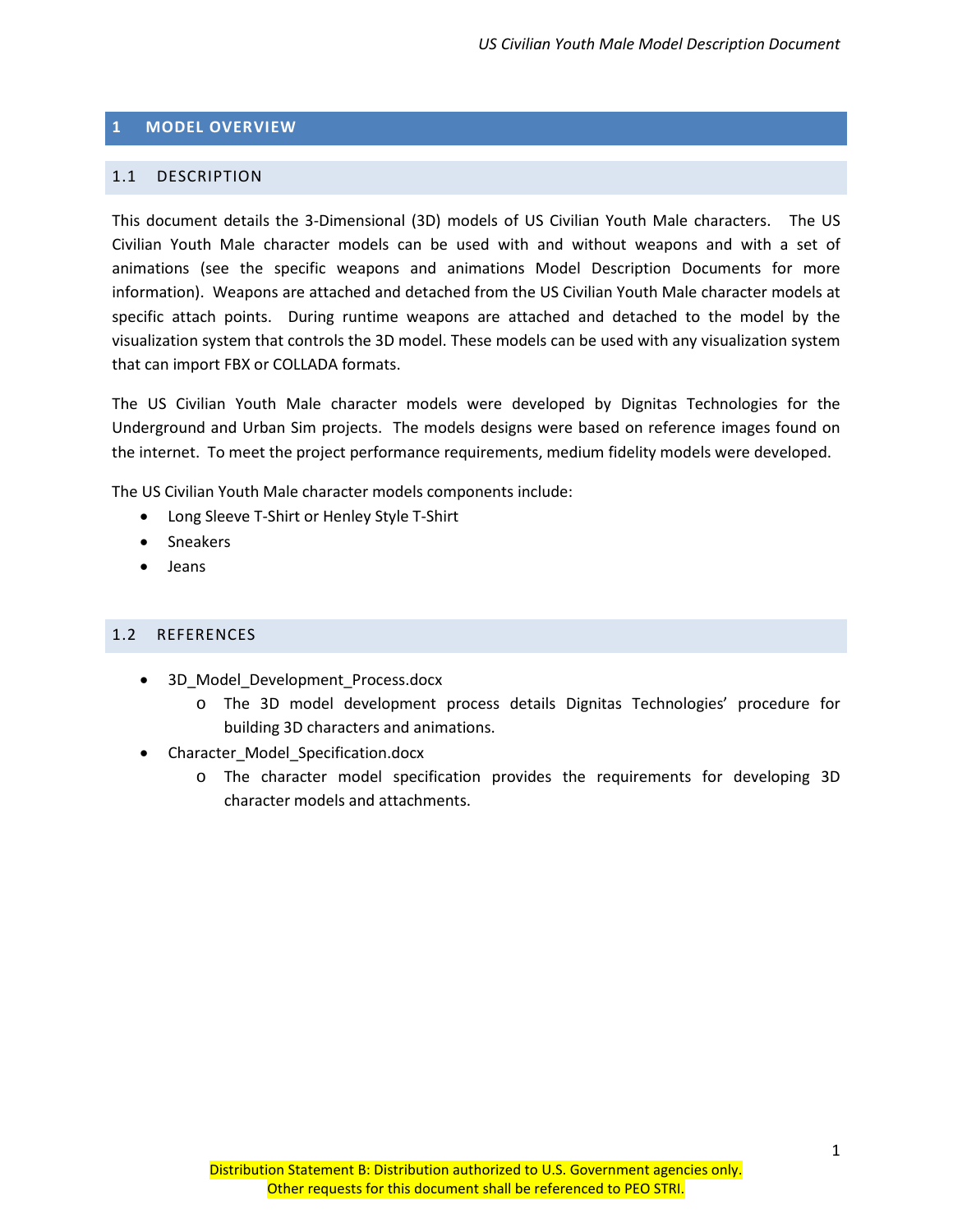



Youth Male 1 Youth Male 2



<span id="page-5-0"></span>



Youth Male 3 Youth Male 4

**Figure 1 US Civilian Youth Male Character Models**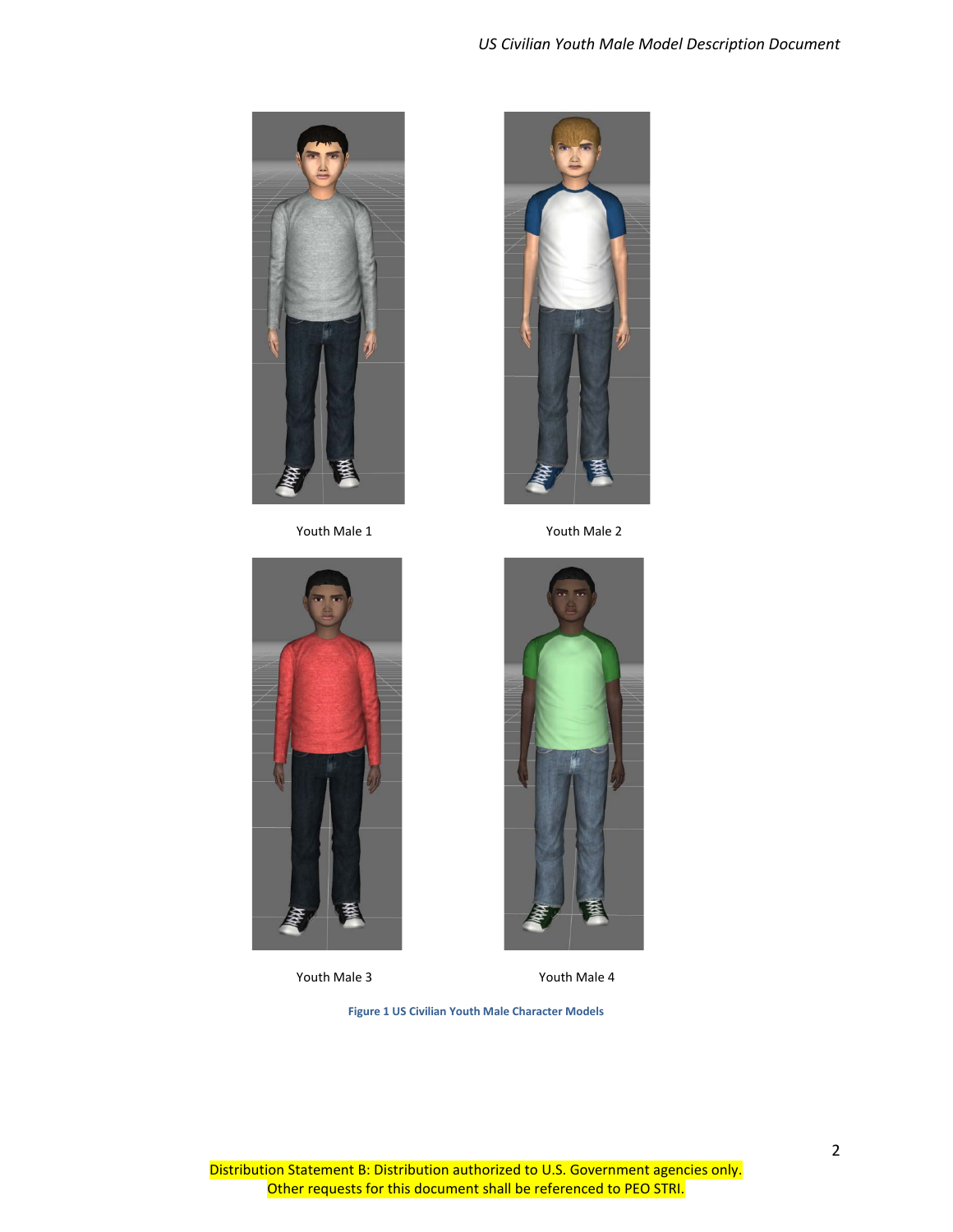#### <span id="page-6-0"></span>1.3 MODEL VERSION AND HISTORY

Information about the model version can be found in the "Model\_Version.txt" file located in the model's directory (same directory the model's .fbx file is located).

#### **Table 1 Character Revision History**

<span id="page-6-2"></span>

| <b>Version</b> | <b>Description</b>                                         | Date     |
|----------------|------------------------------------------------------------|----------|
| 1.0            | Initial release of the US Civilian YouthMale1 skelmesh.fbx | 04/07/16 |
| 1.0            | Initial release of the US Civilian YouthMale2 skelmesh.fbx | 04/07/16 |
| 1.0            | Initial release of the US Civilian YouthMale3 skelmesh.fbx | 04/07/16 |
| 1.0            | Initial release of the US Civilian YouthMale4 skelmesh.fbx | 04/07/16 |

#### <span id="page-6-3"></span><span id="page-6-1"></span>1.4 MODEL SUMMARY

#### **Table 2 Model Summary**

| <b>Model Name</b>                | US_Civilian_YouthMale1_skelmesh.fbx                               |
|----------------------------------|-------------------------------------------------------------------|
|                                  | US Civilian YouthMale2 skelmesh.fbx                               |
|                                  | US Civilian YouthMale3 skelmesh.fbx                               |
|                                  | US Civilian YouthMale4 skelmesh.fbx                               |
| SE Core MEL Version L ID         | N/A                                                               |
| US Civilian Youth Male           |                                                                   |
| <b>Model Units</b>               | <b>Meters</b>                                                     |
| Model Height                     | 1.1 Meters (units) or 110 Centimeters                             |
| Coordinate System                | Cartesian X, Y, Z (see Figures 3-6 below)                         |
| Model Origin                     | Origin is located on the ground between the character's feet. (0, |
|                                  | $(0, 0)$ (See figures 3-6 below)                                  |
| <b>Model Orientation Runtime</b> | Forward: Positive Y Up: Positive Z                                |
| <b>Model Orientation Maya</b>    | Forward: Negative Z Up: Positive Y                                |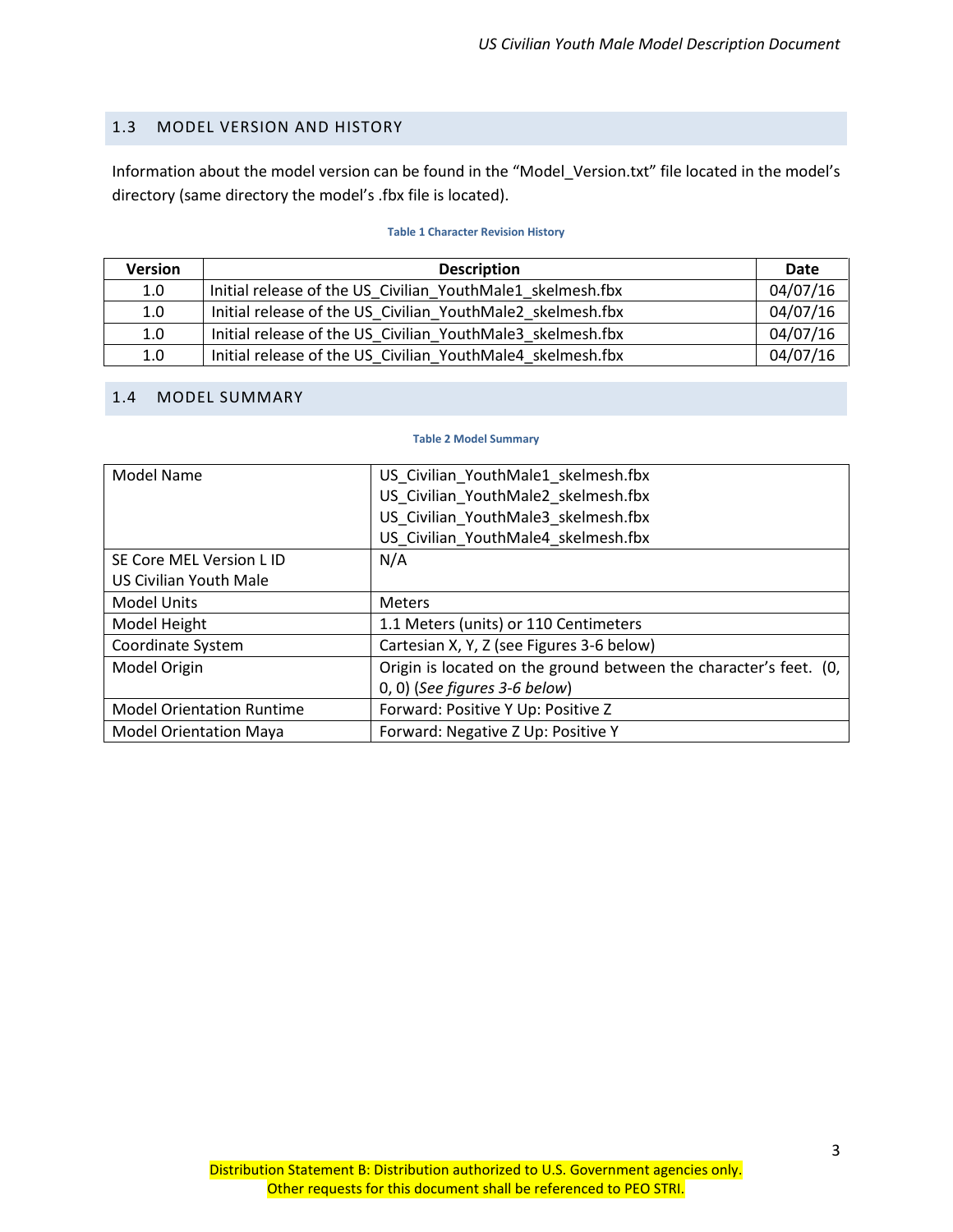

Youth Male 1 **Figure 2 Youth Male 1 Origin on Cartesian X, Y, Z Coordinate System**

<span id="page-7-1"></span><span id="page-7-0"></span>

Youth Male 2 **Figure 3 Youth Male 2 Origin on Cartesian X, Y, Z Coordinate System**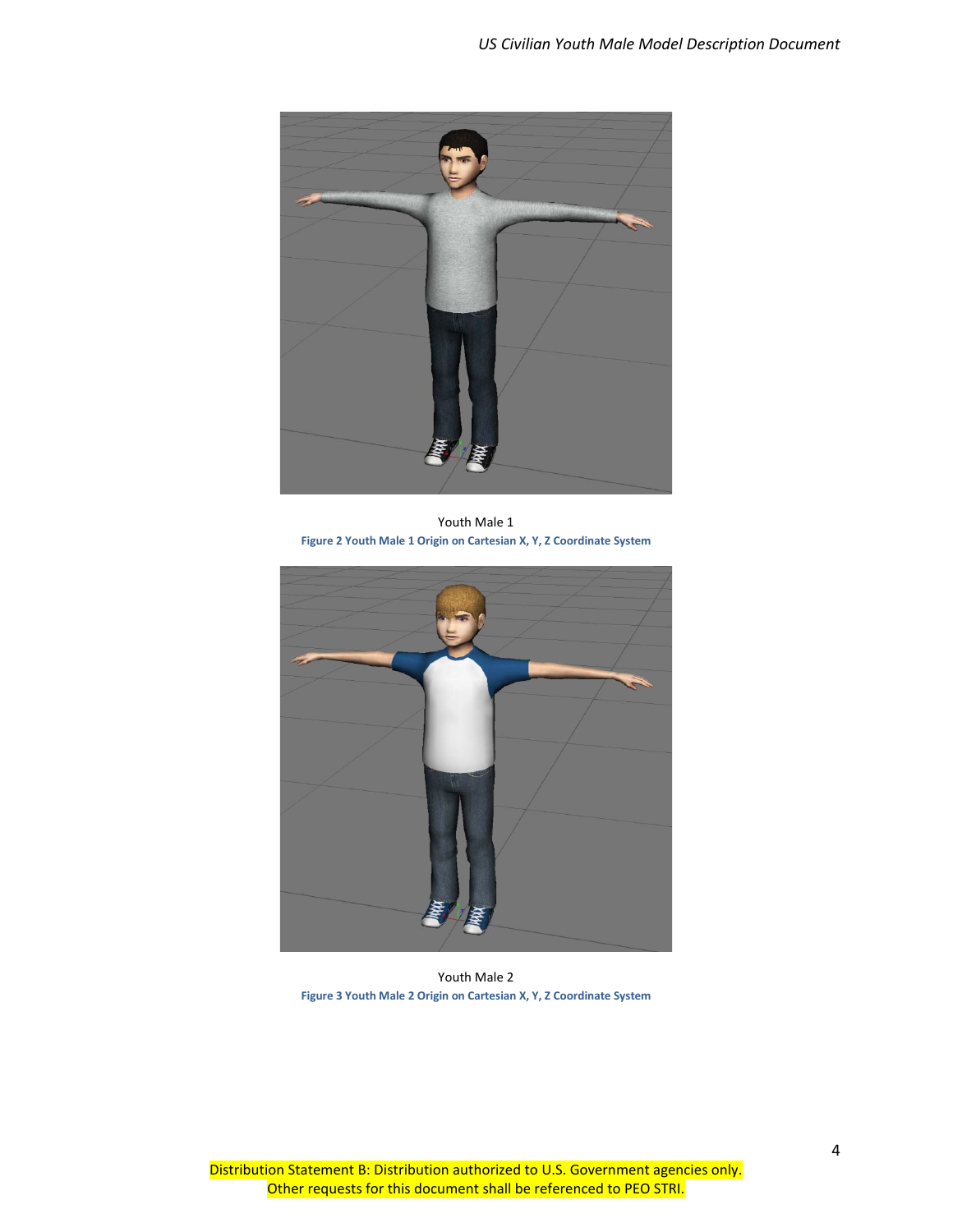

Youth Male 3 **Figure 4 Youth Male 3 Origin on Cartesian X, Y, Z Coordinate System**

<span id="page-8-1"></span><span id="page-8-0"></span>

Youth Male 4 **Figure 5 Youth Male 4 Origin on Cartesian X, Y, Z Coordinate System**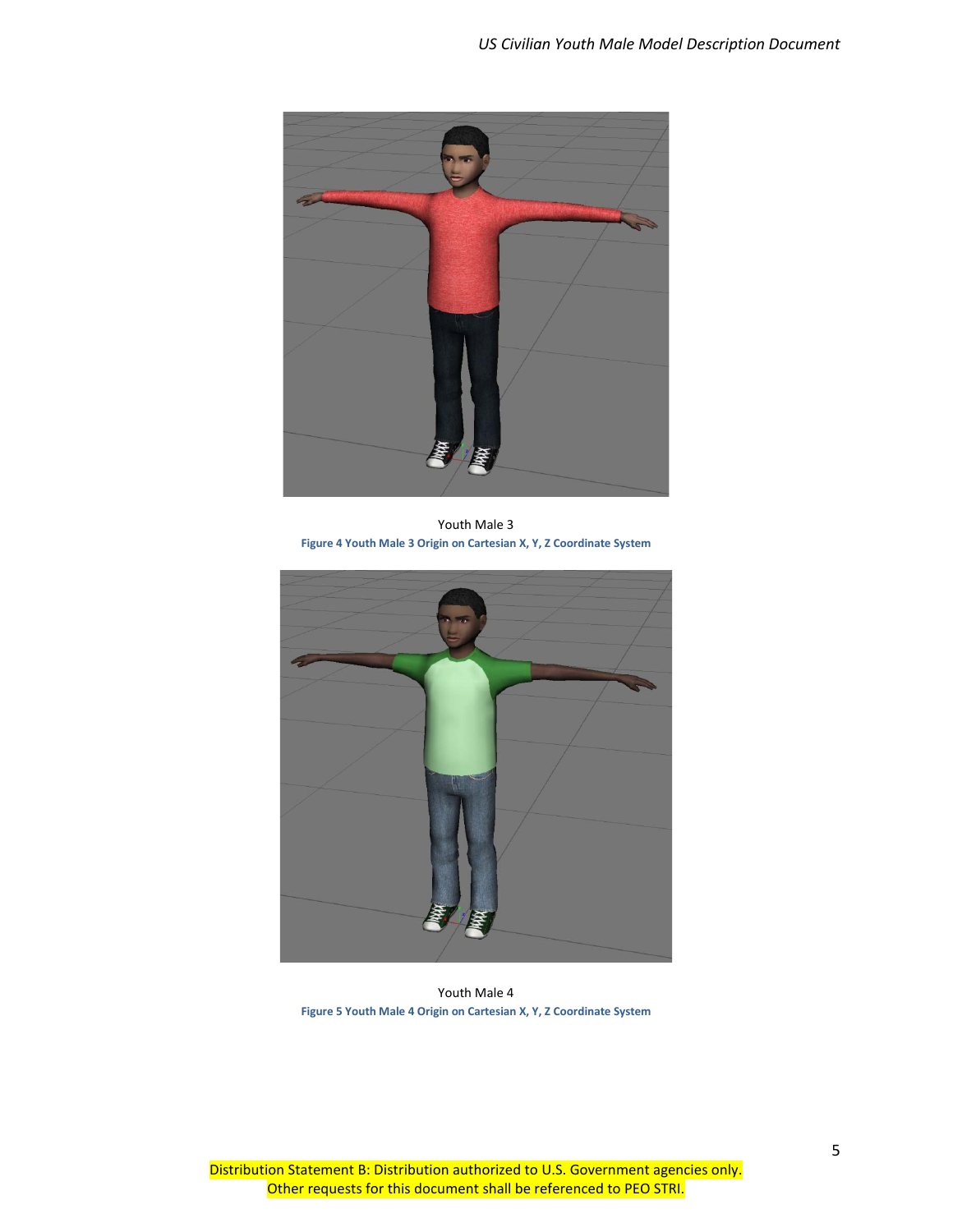#### <span id="page-9-0"></span>1.5 LICENSING/RIGHTS

Models built by Dignitas Technologies along with all files and documentation, have full Government Purpose Rights.

#### <span id="page-9-1"></span>**2 MODEL ATTRIBUTES**

#### <span id="page-9-2"></span>2.1 POLYGON ALLOCATION

Polygon allocation is the number of triangles and vertices for a given state and Level of Detail (LODs) in the model. The method for calculating the number of polygons is to gather each model state then count the polygons present in each representation. Animations are not included in the polygon allocation. The US Civilian Youth Male character models have a single LOD which is labeled LOD0.

#### **Table 3 Polygon Allocation**

<span id="page-9-4"></span>

| <b>Model</b> | # of Triangles | # of Vertices |
|--------------|----------------|---------------|
| Youth Male 1 | 3104           | 1622          |
| Youth Male 2 | 3106           | 1609          |
| Youth Male 3 | 3036           | 1568          |
| Youth Male 4 | 3036           | 1568          |

## <span id="page-9-3"></span>2.2 LEVEL OF DETAIL (LODS)

Dignitas supports only one LOD (LOD0) and no switch distances at this time.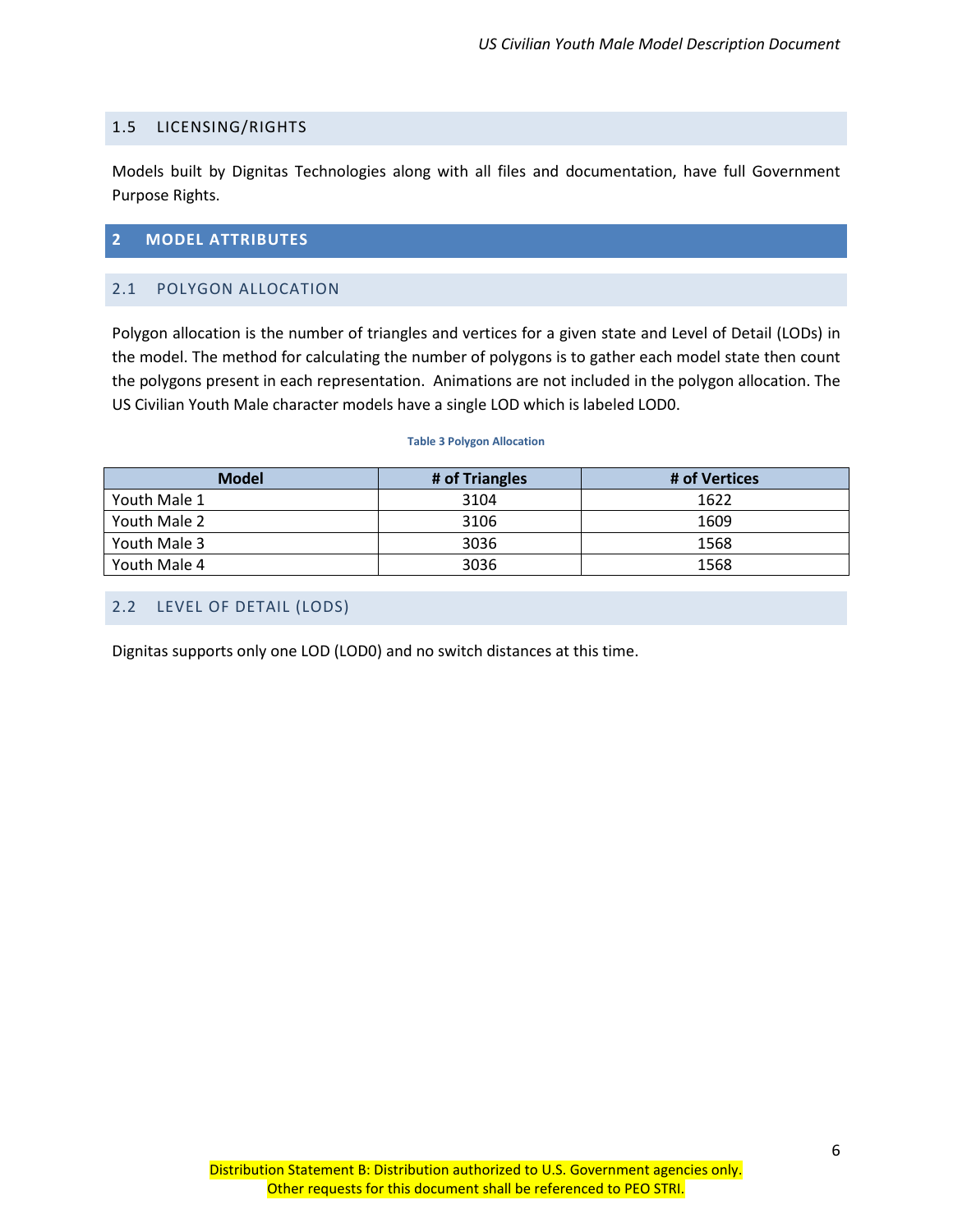#### <span id="page-10-0"></span>2.3 TEXTURE MAPS

#### **Textures:**

- US\_Civilian\_YouthMale1\_COL.dds (Diffuse) 2048 x 2048 pixels
- Texture Version: 1.0



**Figure 6 Youth Male 1 Texture Map**

- <span id="page-10-1"></span>US\_Civilian\_YouthMale1\_NRML.dds (Normal map) 2048 x 2048 pixels
- <span id="page-10-2"></span>Texture Version: 1.0



**Figure 7 Youth Male 1 Normal Map**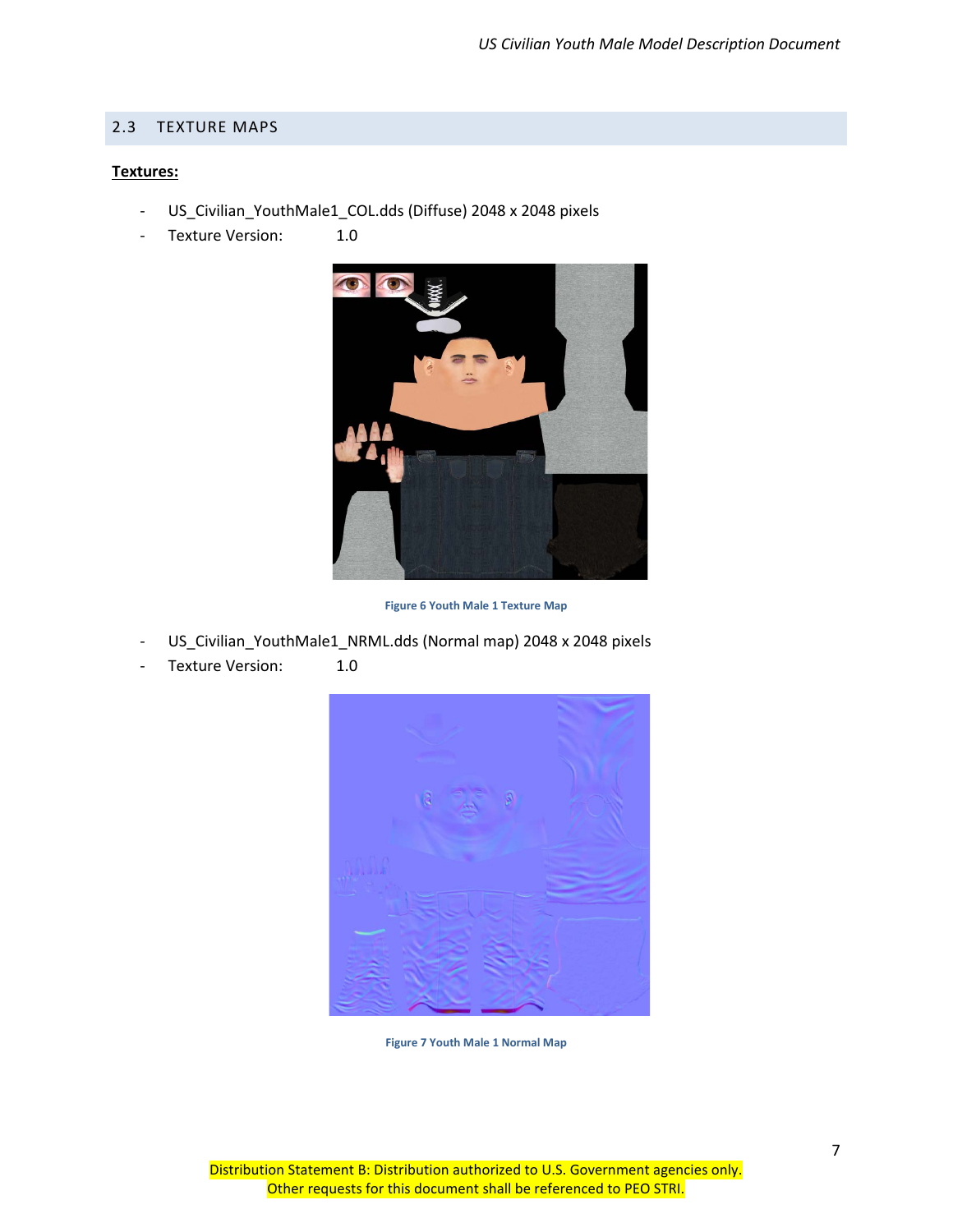- US\_Civilian\_YouthMale2\_COL.dds (Diffuse) 2048 x 2048 pixels
- Texture Version: 1.0



**Figure 8 Youth Male 2 Texture Map**

- <span id="page-11-0"></span>US\_Civilian\_YouthMale2\_NRML.dds (Normal map) 2048 x 2048 pixels
- <span id="page-11-1"></span>Texture Version: 1.0



**Figure 9 Youth Male 2 Normal Map**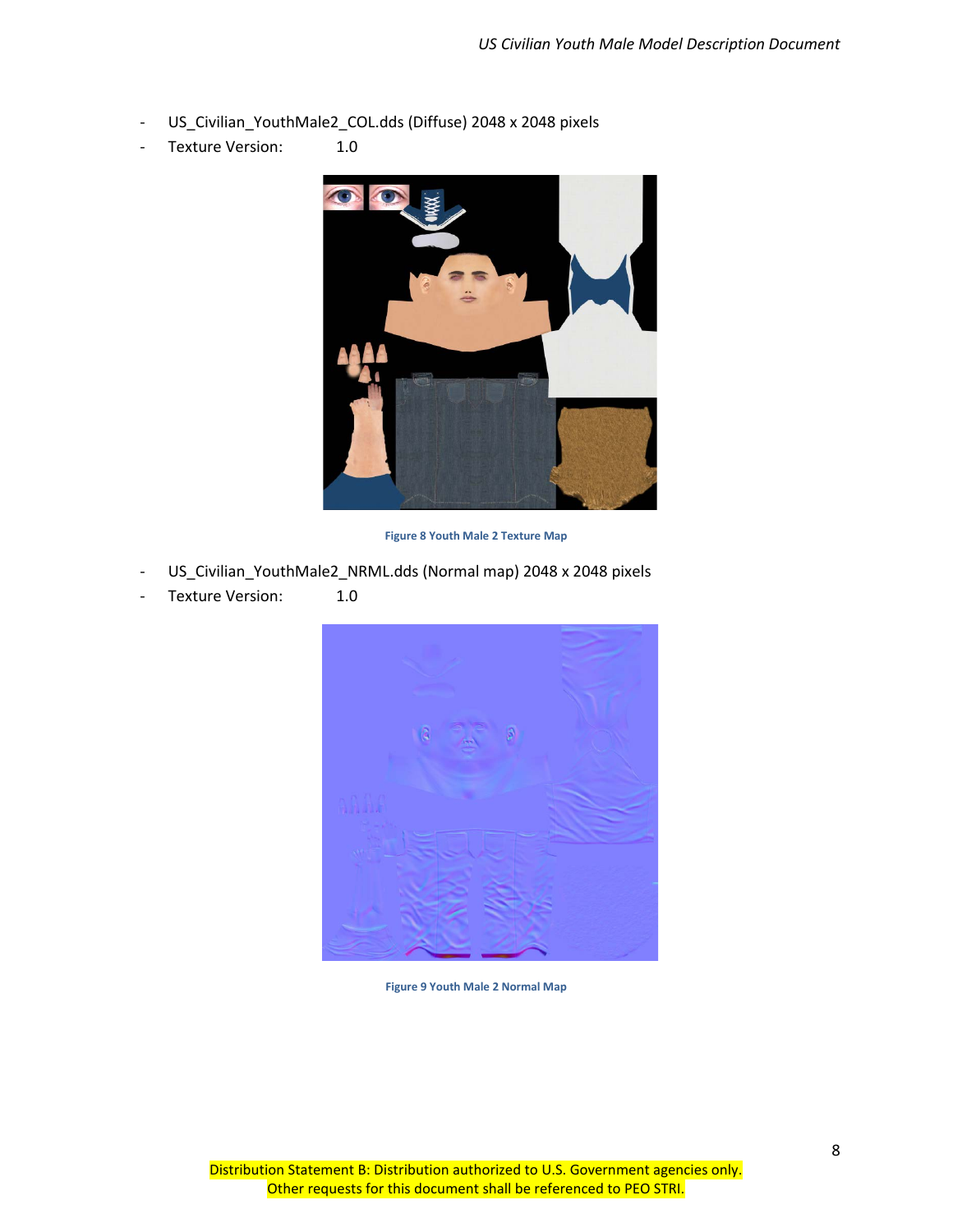- US\_Civilian\_YouthMale3\_COL.dds (Diffuse) 2048 x 2048 pixels
- Texture Version: 1.0



**Figure 10 Youth Male 3 Texture Map**

- <span id="page-12-0"></span>US\_Civilian\_YouthMale3\_NRML.dds (Normal map) 2048 x 2048 pixels
- <span id="page-12-1"></span>Texture Version: 1.0



**Figure 11 Youth Male 3 Normal Map**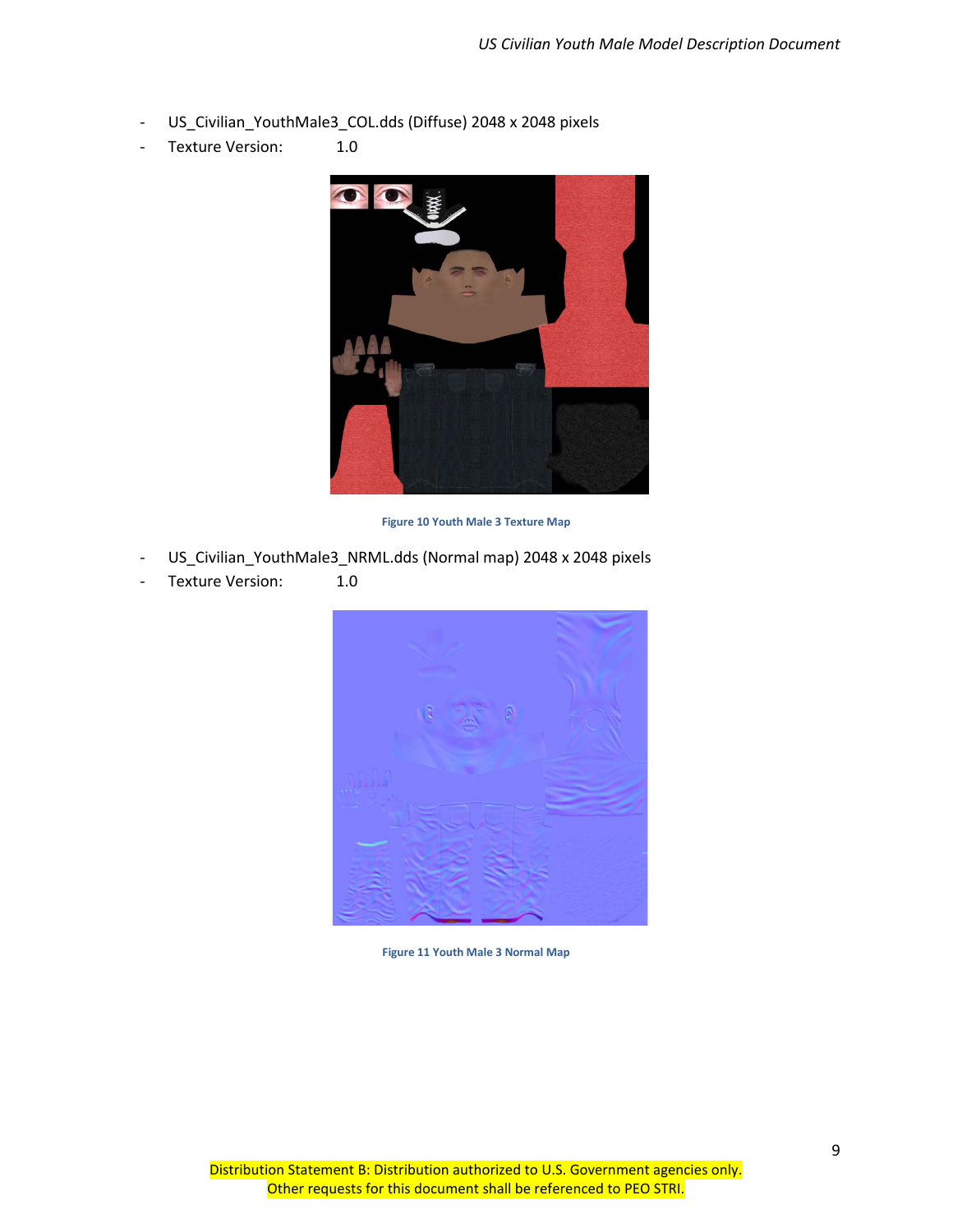- US\_Civilian\_YouthMale4\_COL.dds (Diffuse) 2048 x 2048 pixels
- Texture Version: 1.0



**Figure 12 Youth Male 4 Texture Map**

- <span id="page-13-0"></span>US\_Civilian\_YouthMale4\_NRML.dds (Normal map) 2048 x 2048 pixels
- <span id="page-13-1"></span>- Texture Version: 1.0



**Figure 13 Youth Male 4 Normal Map**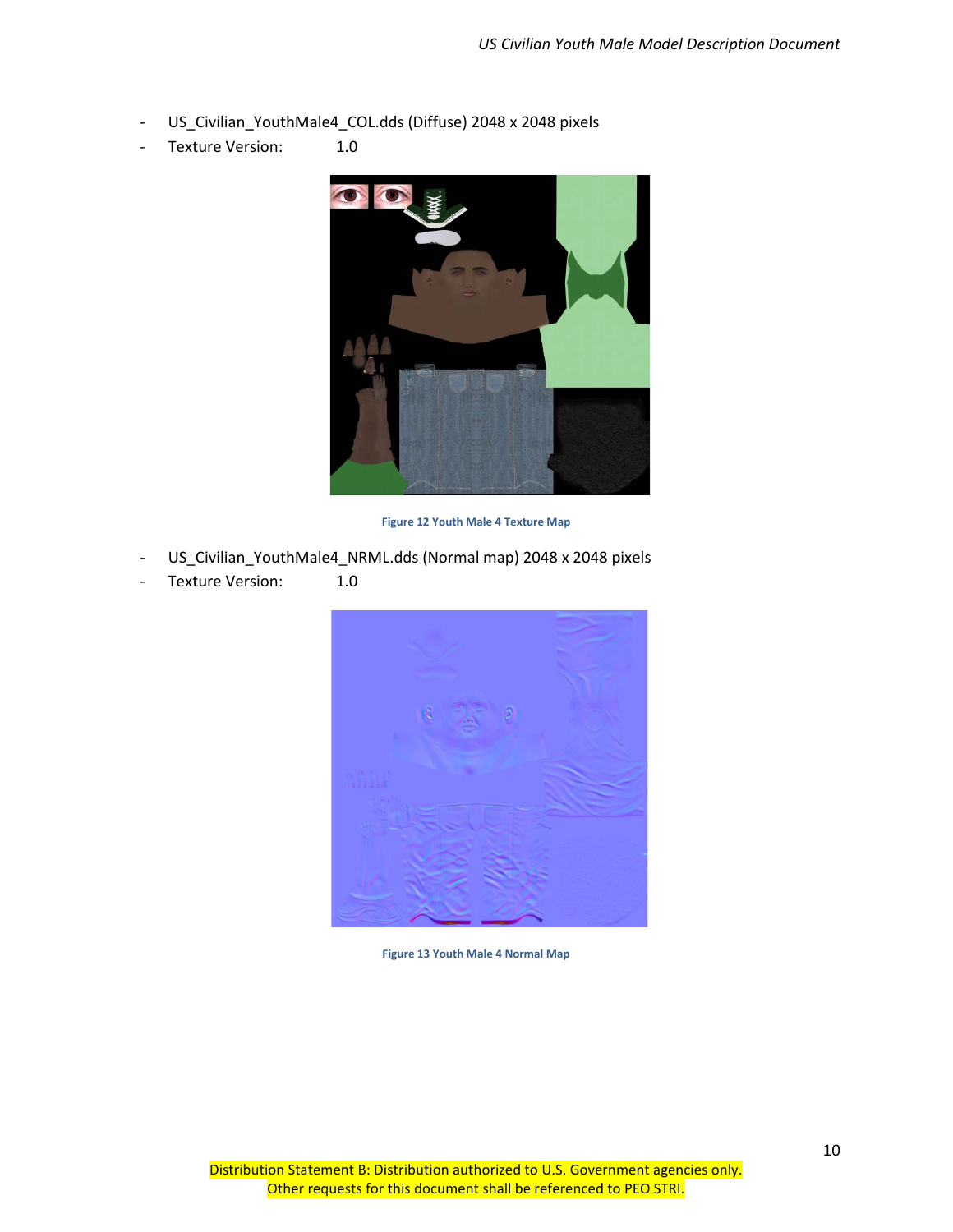## <span id="page-14-0"></span>2.4 SENSOR VIEWS

Not applicable at this time.

#### <span id="page-14-1"></span>2.5 HEALTH STATES

For more information on the Incapacitated and Killed States refer to their respective MDDs.

Healthy State

Incapacitated State

Killed State

#### <span id="page-14-3"></span><span id="page-14-2"></span>2.6 SKELETAL STRUCTURE

## 2.6.1 JOINTS IN THE RIG

A **rig** is a skeleton that attaches to the 3D model to allow for animations to be added. The **joints** in the rig hold the translation and rotational data from the animations.

<span id="page-14-5"></span>Naming convention for joints:

#### **Table 4 Naming Convention for Joints**

## <span id="page-14-4"></span>2.6.2 ATTACH POINTS AND ATTACH MODELS

The model rig and the **Attach Model** (e.g. weapons, cell phones, etc) both have **Attach Points** where they can be connected ("attached") during runtime. **Attach Points** are unweighted joints on the model rig that represent locations where **Attach Models** can be connected. Attachments occur during runtime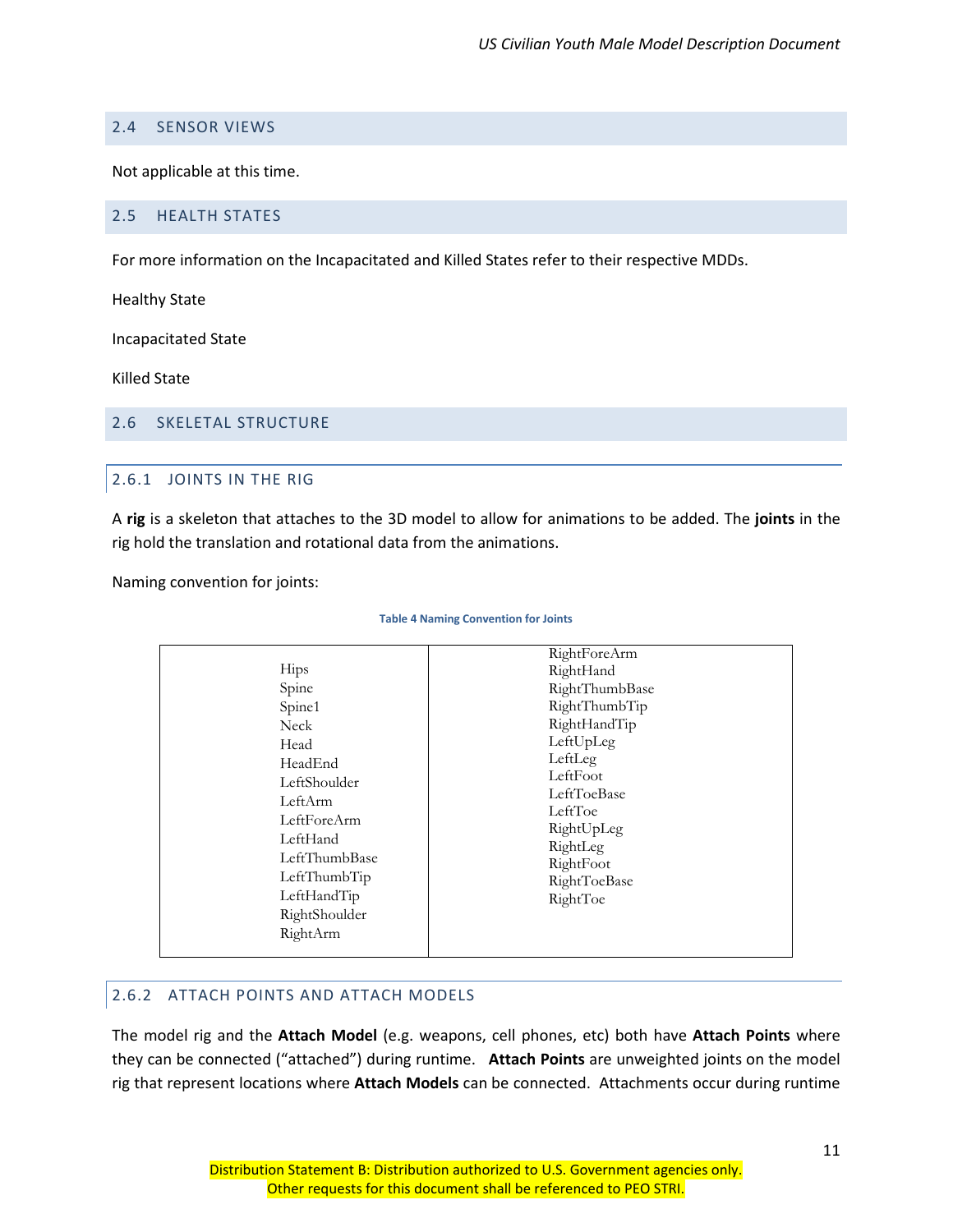based on the animation applied to the model rig. Table 5 lists all Attach Points, associated Attach Models, and corresponding animations for this character model.

#### **Table 5 Attached Models**

<span id="page-15-4"></span>

| <b>Attach Point (on Rig)</b> | <b>Attach Model</b> | <b>Animations</b>                   |
|------------------------------|---------------------|-------------------------------------|
| RightHandWeaponAttach        | None                | All stowed animations               |
| RightHandWeaponAttach        | None                | All WeaponFiring animations         |
| RightHandWeaponAttach        | None                | Incapacitated and Killed animations |

#### <span id="page-15-0"></span>**3 ANIMATIONS**

The animations associated with this character are shown below. For additional animations compatible with this character, or more information on those listed above, please refer to the Animation MDDs.

- Walking
- Running
- Cowering
- Crawling
- Standing
- Kneeling
- Prone
- Incapacitated
- Crouching
- Killed

#### <span id="page-15-1"></span>**4 VERIFICATION APPROACH**

#### <span id="page-15-2"></span>4.1 RUNTIME SYSTEMS

This 3D model, associated accessories and weapons, and animations were tested using the following:

- Veritas 3D Viewer v1.16
- Veritas Model Viewer v1.4.1
- Unity3D

## <span id="page-15-3"></span>**5 LIMITATIONS**

No known issues.